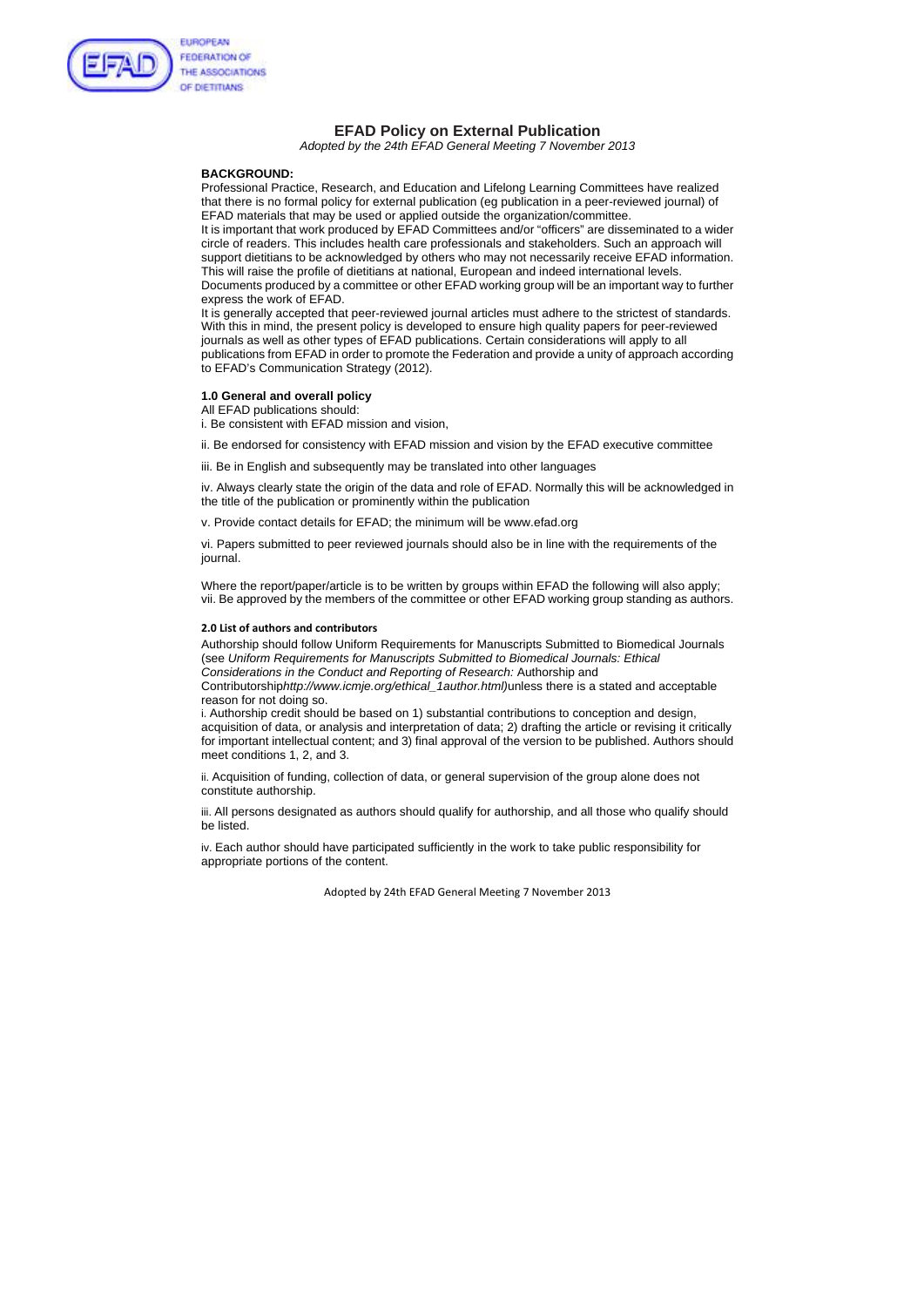

On publication the following format is suggested when an EFAD committee or working group is the author of the publication. Authors (N.N, M.M, etc), Author affiliation (i.e. university, hospital etc) Name of EFAD committee/working group Endorsed by *Executive committee of EFAD*  Name and address of corresponding author from the relevant group

## **3.0 Submission process**

Before submitting a manuscript for publication, the group should identify the individual who accepts direct responsibility for the manuscript (corresponding author). Individuals should fully meet the criteria for authorship/contributorship defined above, and editors will ask these individuals to complete journal-specific author and conflict-of-interest disclosure forms. When submitting a manuscript authored by a group, the corresponding author should clearly indicate the preferred citation (the email address will be created by the Secretariat so that the correspondence is displayed as such correspondingauthor@efad.org) and identify all individual authors as well as the group name. In the case of peer-reviewed journals, journals generally list other members of the group in the Acknowledgments. Any publication should be submitted to the EC to ensure consistency with guidelines of this publication policy. Response of the EC should be provided within one month to the corresponding author.

#### **4.0 Ethical standards**

EFAD conducts its data collection and all research activities in agreement with the Helsinki Declaration. The Declaration of Helsinki is a comprehensive statement of ethical principles for health research involving human subjects**,** including research on identifiable human material and data (http://www.wma.net/en/30publications/10policies/b3/ ).When data collection takes place, EFAD collects information from dietitians throughout Europe in an effort to scope and monitor aspects of professional work and practice. In doing so, each dietitian responds on his/her own initiative, provides information voluntarily, and his/her participation may be invoked at any time.

In research projects, where ethical approval is mandatory, ethical approval should be sought prior to data collection from an appropriate body; such as a Bioethics Committee affiliated with the Principal Investigator's institution.

In all submitted peer-reviewed publications, the methods protocol should contain a statement of the ethical consideration involved and should indicate compliance with the principles enunciated by the Helsinki Declaration.

#### **5.0 EFAD publications jointly with DIETS2 or data solely collected by DIETS2**

In addition, all DIETS-related manuscripts are bound to the DIETS publication policy that is in effect (as of March 2011). See addendum for this document.

#### **Recommendation:**

EFAD would benefit from forming a Research Ethics Committee for future projects intending to publish in peer-reviewed journals. Its standing purpose would be to independently review the need or not for further formal institutional review board approval.

#### **Proposal submitted by Committee chairs:**

Constantina Papoutsakis, Professional Practice Committee Elke Naumann, Research Committee Agneta Hörnell, Education and Lifelong Learning Committee

**Date submitted: 8 Nov 2012 Adopted by Executive Committee: May 2013 Suggested revision date: May 2018**